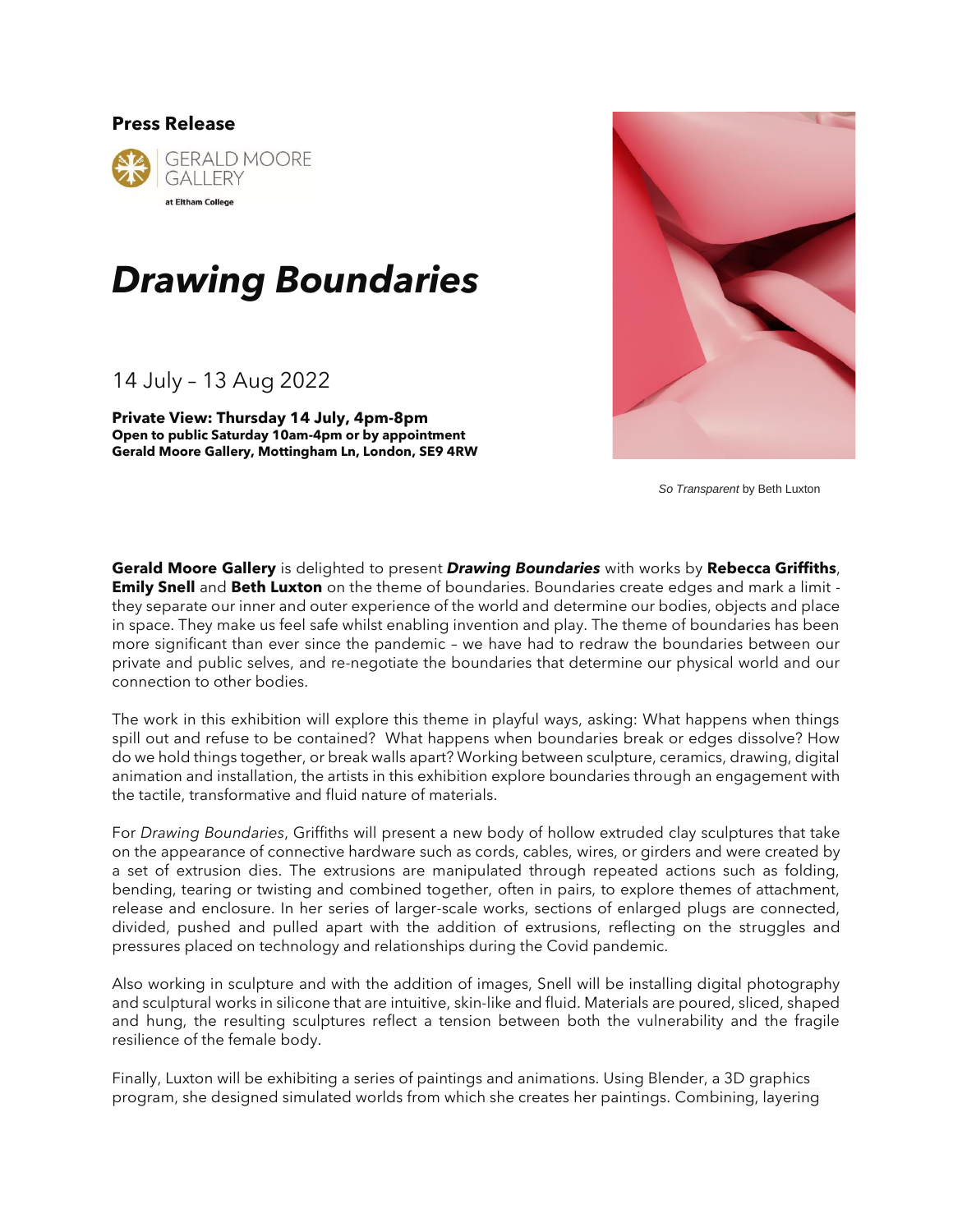and enlarging repeating shapes and simplified forms, she disassembles and reimagines materials, like piecing together memories, aiming to create a sense of intrigue which sits on the edge of recognition. On the surface of each painting, she uses a mixture of finishes, highlighting nuances in texture and transparency. The paired animations are created from the same Blender 'scene' and simulate entering and going beneath the surface of the paintings. Further from reality, with no tangible connection to the real world, they offer a window into the unknown. Her intention is to create work that evokes emotion and combines the need for touch with the comfort of distance.

Complementing the themes explored in the exhibition, Griffiths and Snell will each run one day workshops exploring clay, tactility and transformation and are part of Gerald Moore Gallery's Summer Art Workshops.

**Rebecca Griffiths** is a London based artist, artist educator and graduate of the Royal College of Art. . Her work brings together aspects of the designed world alongside transformative ceramic processes. Industrial forms, miscellaneous tools and structures are designed and constructed in clay before becoming subject to action, instability and flux.

Recent exhibitions include: *RA Summer Show*, Royal Academy of Arts London, 2022; *ME2U: A Collective Manifesto*, The Nunnery Gallery, London, 2022*; regroup, reorganise, reimagine, 2021, The Nunnery Gallery, London; Hardware (solo show), 2021, Camberwell Arts Festival, London; Tooling up, Standing by (solo show), 2020, The Zetter Hotel , Wells Contemporary, 2020 (Wells Cathedral and online); Quarantzine, 2020 (online); Small is Beautiful 2017, Flowers Gallery, London.* Selected exhibitions include *The Royal British Society of Sculptors Bursary Award, 2012, London; Royal Academy of Art Summer Show, 2012, RA, London; Artist for the Day, 2012, Flowers Gallery, London (solo show).*

[www.rebeccagriffiths.co.uk](http://www.rebeccagriffiths.co.uk/) instagram.com/rebeccagriffiths\_artist

**Emily Snell** is a Bristol based artist. Her work explores the boundaries between her body and her art, she is seeking the place at which one ends and the other begins. In her sculptural and tactile works, she uses materials such as silicone evoking the body, skin and touch. As a trained art psychotherapist, part of her process involves channelling emotions freely through the materials, the resulting installations engaging viewers in powerful and evocative ways.

Recent group exhibitions include *HOUSE, 2021, Bristol; Sommerakademie, 2021, Salzburg; Press Play, 2020, Kosar Contemporary, Bristol; Contemporary Painters 2020, Centrespace Gallery, Bristol; Resurfacing, 2016, Goldsmiths University of London. Residencies include HOUSE, 2021 and The Garage, 2020, Bristol.*

[www.emilysnell.com](http://www.emilysnell.com/) instagram.com/emilysnellartist

**Beth Luxton** is a Bristol based artist. Her work combines painting and animation, exploring the boundaries between the digital and the physical world. She is interested in tactile materials, and notions of familiarity.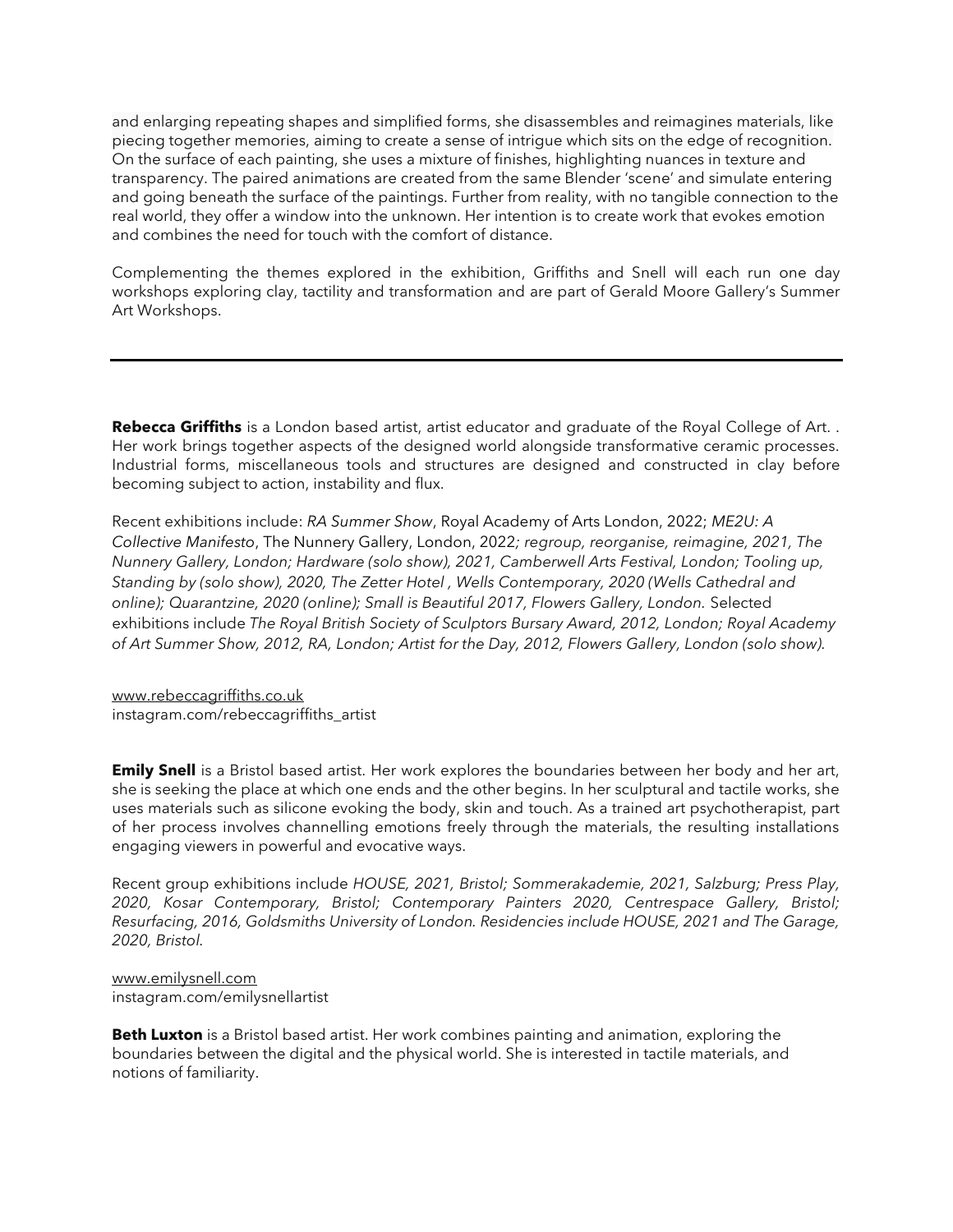Recent exhibitions include *Summer Collection* and *Spring Collection, 2021, Bocabar Paintworks, Bristol*  and *TAPS NOW 2020, Kosar Contemporary, Bristol.* Residencies and commissions include *Old Jet, 2021* and *Micro-Commission, Bricks Bristol, 2020.*

[www.bethluxton.com](http://www.bethluxton.com/) instagram.com/bethluxton

**Gerald Moore Gallery** is a young centre for modern and contemporary art with learning at its heart. Opened in April 2012, in Mottingham, the gallery is uniquely set within the grounds of Eltham College and is a valuable resource for the students and the local community. The gallery has gained momentum hosting some exciting exhibitions including works by Matisse, Louise Bourgeois and Cornelia Parker, whilst supporting emerging local artists. In unison with the exhibitions, the gallery's outreach programme works with local community groups, teachers and schools, creating lasting relationships with our locality. Gerald Moore Gallery was made possible with the foresight and generosity of Old Elthamian, Dr Gerald Moore, many of whose works are archived at the gallery and who has a permanent exhibition on display.

For more information, images, and interview requests, or to attend the Private View please contact: Haf Anuar at info@geraldmooregallery.org

Geraldmooregallery.org

Instagram: @geraldmooregallery

Facebook: @geraldmooregallery

Twitter: @geraldmooregall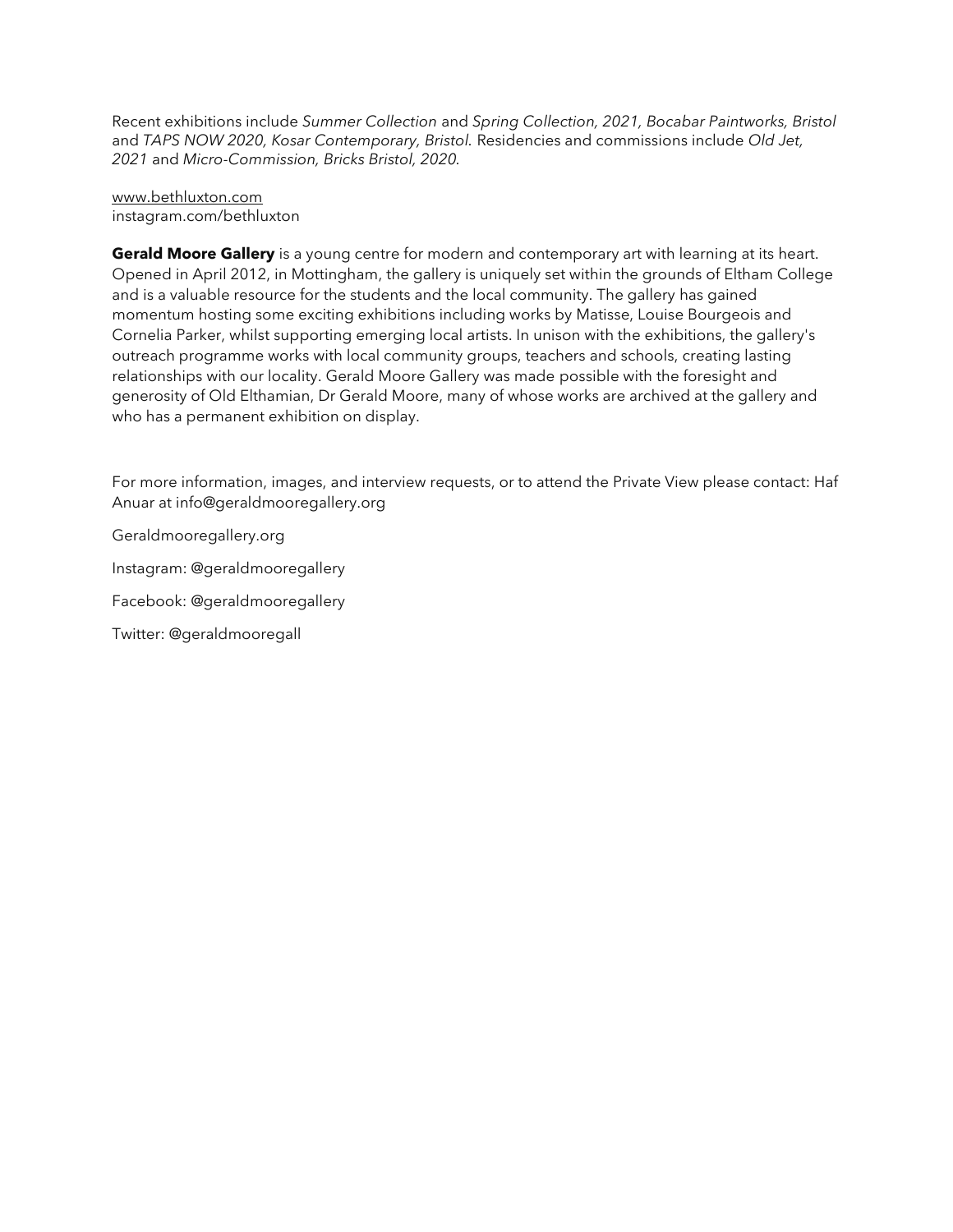

*Bound* by Rebecca Griffiths Image: Rebecca Griffiths